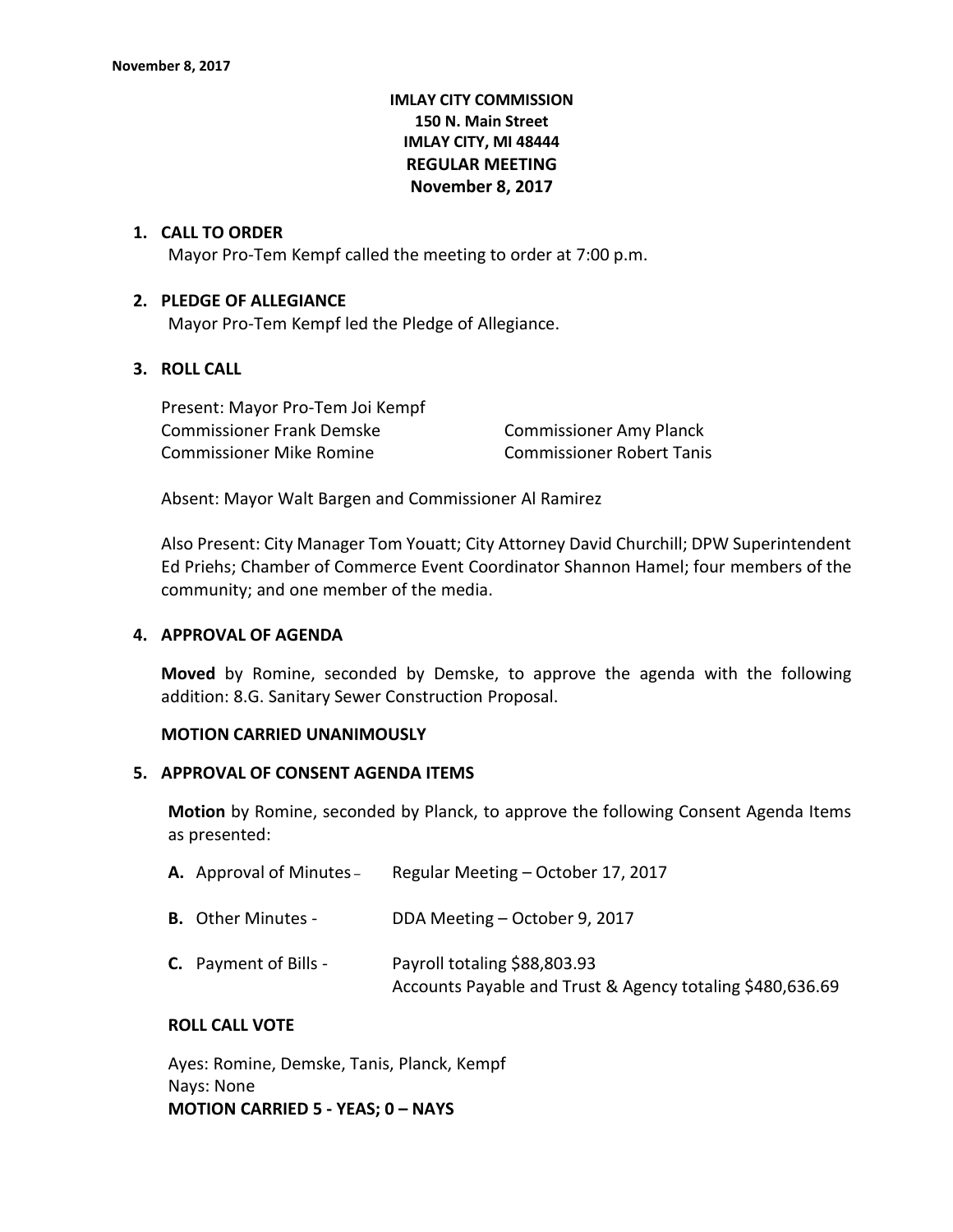# **6. CITIZENS FROM THE FLOOR**

Alan Rosenbalm, Imlay City, addressed the Commission with a concern regarding the financing of a new fire hall. Mr. Rosenbalm expressed his pleasure with the land purchase for a new fire hall but cautioned that the Commission should not be exclusively reliant upon millage funding for construction, given the recent failure of the school millage proposal.

City Manager Tom Youatt responded that there has been no determination of the method of financing for the new fire hall project. Youatt stressed that the Imlay City Community Schools millage was supported by Imlay City voters, and the fire millage proposal in Imlay Township was successful. Youatt reiterated that the City will be looking at all options for financing.

## **7. OLD BUSINESS**

## **A. Capac Road – Change Order #2**

City Manager Tom Youatt presented a letter of recommendation from ROWE Professional Services Company for Commission approval of Change Order #2 for the North Fairgrounds and Capac Roads Scrap Tire Grant Project increasing the contract amount with James P Contracting, Inc. by \$1,075.00. Youatt explained that the increase was due to the extension of the project 300 feet west, and the resulting contract price is now \$285,648.85. Youatt noted this is approximately \$9,000.00 under budget.

**Motion** by Romine, seconded by Planck, to approve Change Order No. 2 to the North Fairgrounds and Capac Roads Scrap Tire Grant Project resulting in a net increase of the contract price with James P Contracting, Inc. in the amount of \$1,075.00, with a new contract price of \$285,648.85.

## **ROLL CALL VOTE**

Ayes: Romine, Demske, Tanis, Planck, Kempf, Nays: None **MOTION CARRIED 5 - YEAS; 0 – NAYS**

## **B. Capac Road – Pay #2 Final**

City Manager Tom Youatt presented a Contractor's Application for Payment No. 2/Final Payment request prepared by ROWE Professional Services Company for construction services by James P Contracting, Inc. in the amount of \$37,511.19 for the North Fairgrounds and Capac Roads Scrap Tire Grant Project. Youatt noted the City will be reimbursed 50% of the costs through the DEQ Scrap Tire Grant, and he will submit the required documentation for reimbursement.

**Motion** by Romine, seconded by Demske, to approve the final payment request from James P Contracting, Inc. for construction services for the North Fairgrounds and Capac Roads Scrap Tire Grant Project in the amount of \$37,511.19, as presented.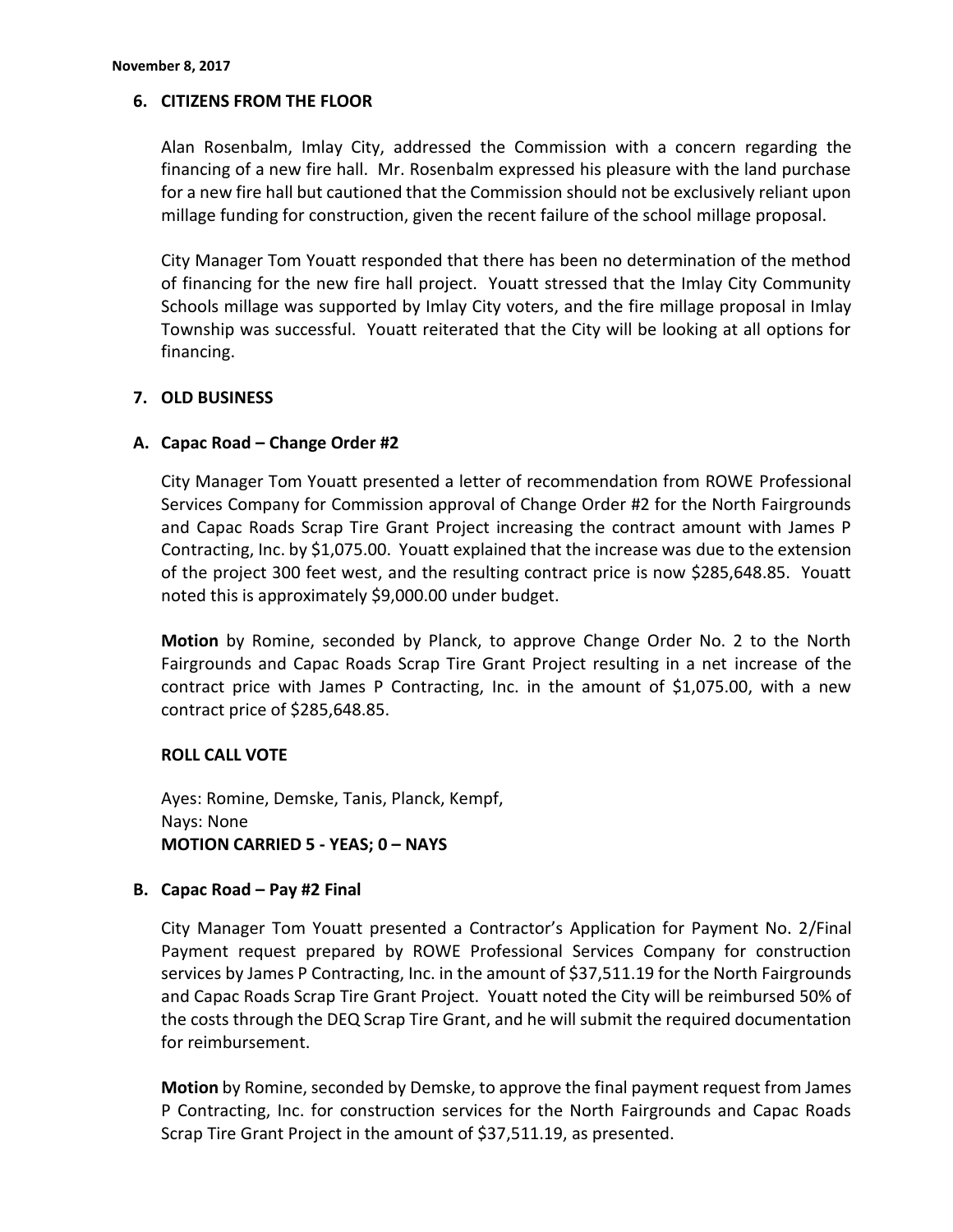**ROLL CALL VOTE**

Ayes: Demske, Tanis, Planck, Romine, Kempf Nays: None **MOTION CARRIED 5 - YEAS; 0 – NAYS**

#### **8. NEW BUSINESS**

### **A. Chamber Request – Holiday Parade**

City Manager Tom Youatt presented the Imlay City Chamber of Commerce request to hold the annual holiday parade in downtown on December 1, 2017 at 6:00 p.m.

**Motion** by Romine, seconded by Planck, to approve the parade route and Chamber of Commerce request to hold the annual holiday parade in downtown on December 1, 2017 at 6:00 p.m.

### **MOTION CARRIED UNANIMOUSLY**

### **B. Approval of Meeting Dates and Times for 2018**

City Manager Tom Youatt presented the suggested meeting dates and times for 2018 for the various City Commissions and Boards, noting the continuation of the current schedule except for known conflicts due to holidays, elections, etc.

**Motion** by Planck, seconded by Romine, to approve the 2018 meeting dates and times as presented.

#### **MOTION CARRIED UNANIMOUSLY**

#### **C. Bond Counsel Proposal – Miller Canfield**

City Manager Tom Youatt presented a proposal from Miller Canfield to serve as bond counsel in the issuance of bonds for the new fire hall project. Youatt explained that bond counsel would take care of all legal issues relating to the issuance of the proposed \$1,750,000.00 bond issue at a cost of \$15,000.00. Youatt noted that the \$1,750,000.00 bond is estimated to cover land acquisition, environmental due diligence, demolition of existing DNR facility, and construction of a new fire hall.

**Motion** by Romine, seconded by Tanis, to approve the bond counsel proposal from Miller Canfield in the amount of \$15,000.00, in conjunction with the bond issuance in the approximate principal amount of \$1,750,000.00.

## **ROLL CALL VOTE**

Ayes: Planck, Romine, Demske, Tanis, Kempf Nays: None **MOTION CARRIED 5 - YEAS; 0 – NAYS**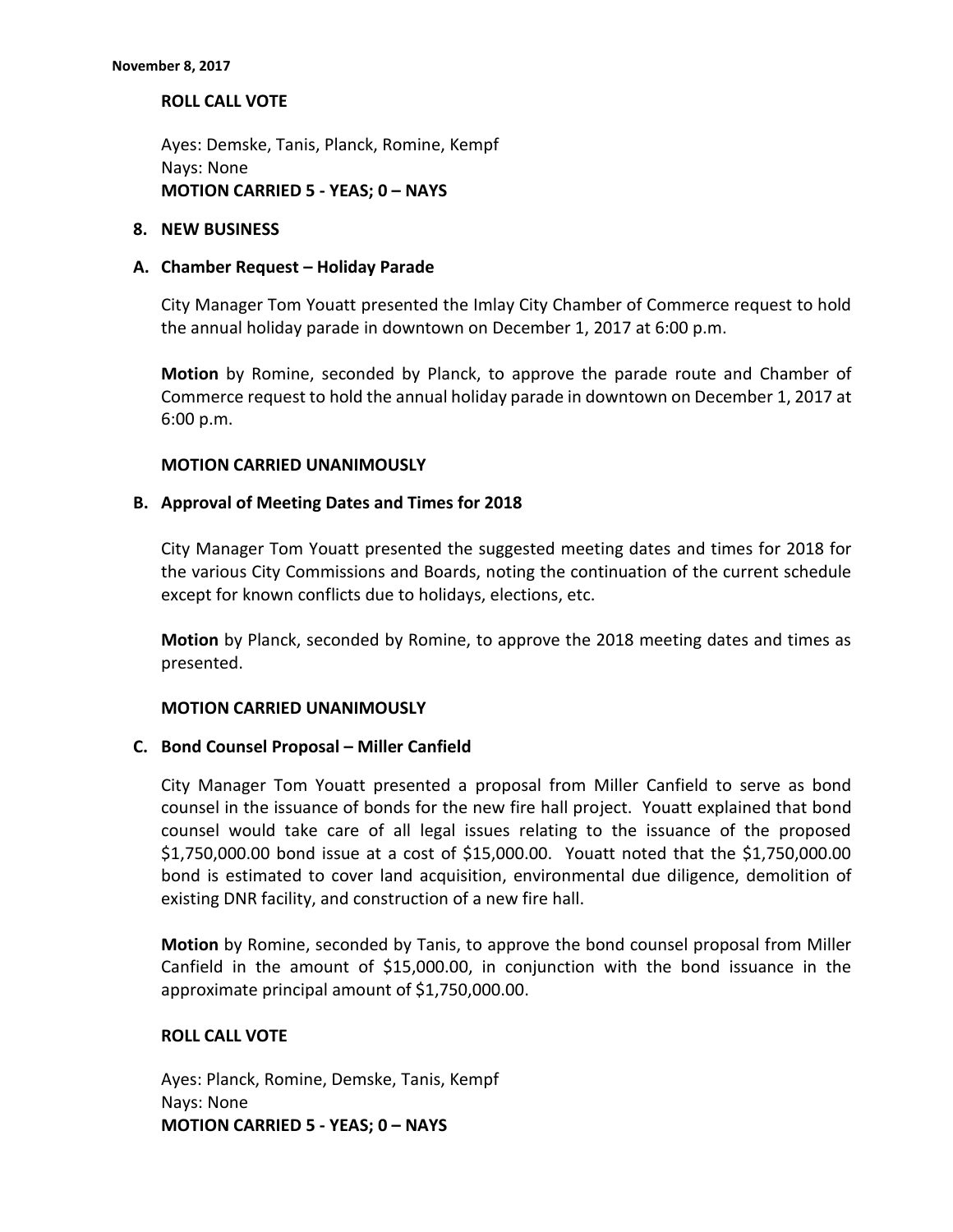# **D. Resolution 2017-15 – Reimbursement Resolution for Fire Hall Project**

City Manager Tom Youatt presented Resolution 2017-15 which would allow the reimbursement to the City's General Fund of land acquisition costs for the new fire hall project. Youatt reiterated that the City had previously approved the land transaction agreement with the DNR which will go before the Natural Resources Commission at their December 14, 2017 meeting for approval. Youatt noted that he expects to close on the property by the end of the year and having this resolution in place will allow for General Fund reimbursement of the acquisition costs from forthcoming bond proceeds for the project.

Commissioner Planck inquired as to whether the City is proposing to issue bonds for the fire hall project and whether there exists a timeframe within which to accomplish that. City Manager Tom Youatt stated that, while the preferred option to pay off such a bond issue is undetermined, the City will need to issue bonds for the project, and there is no timeframe within which to do so.

**Motion** by Romine, seconded by Planck, to adopt Resolution 2017-15 to allow for reimbursement to the General Fund from bond proceeds for the new fire hall project.

## **ROLL CALL VOTE**

Ayes: Romine, Demske, Tanis, Planck, Kempf Nays: None **MOTION CARRIED 5 - YEAS; 0 – NAYS**

## **E. Proclamation – Imlay City Lions**

Bob Muir, Secretary for the Imlay City Lions Club, addressed the Commission to request its support of "Imlay City Goodfellow Days" on December 1<sup>st</sup> and 2<sup>nd</sup>, 2017 and its approval to sell the Goodfellows newspaper, as organized by the Imlay City Lions Club.

**Motion** by Tanis, seconded by Romine, to ratify the proclamation for "Imlay City Goodfellow Days".

## **MOTION CARRIED UNANIMOUSLY**

## **F. Work Truck – Bid Tab**

City Manager Tom Youatt informed the Commission that two bids had been received for the DPW Work Truck: Imlay City Ford at \$25,830.92 and Milnes Chevrolet, Inc. at \$26,653.00. Youatt noted the preferred options of adding the snow plow prep package at \$47.00 and skid plates at \$148.00 to the Imlay City Ford bid, arriving at a final cost of \$26,025.92. Youatt noted that the approved vendor through the State of Michigan bid process would save the City approximately \$800.00, but reiterated the importance of supporting local business. Youatt noted that the new truck would replace a 2001 Chevy Silverado. DPW Superintendent Ed Priehs noted that the plow and hitch from the old truck would be installed on the WWTP truck, allowing WWTP staff to plow on-site.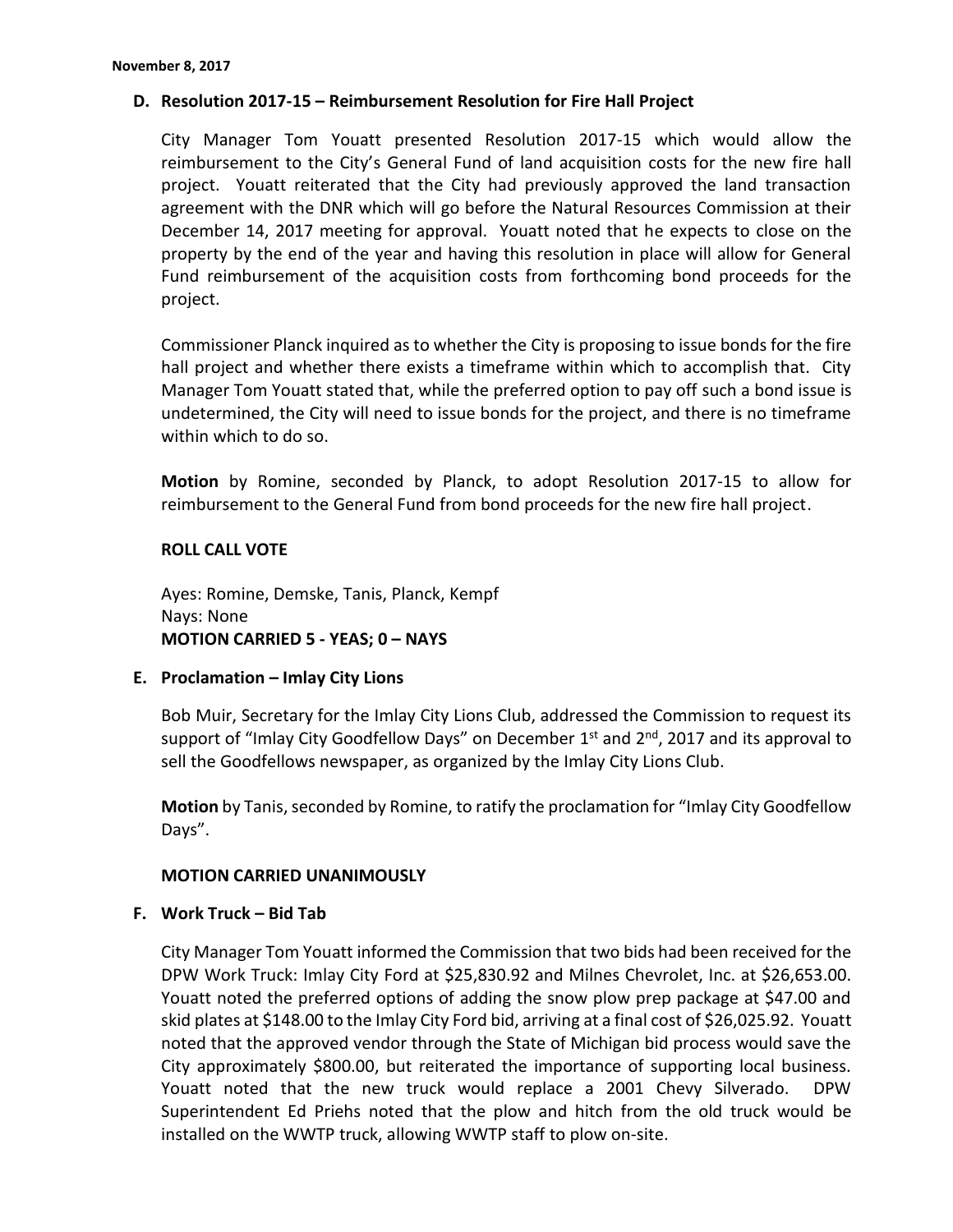Commissioner Demske inquired as to the intended purpose of the new truck. DPW Superintendent Ed Priehs responded that it will serve as an everyday work truck for the DPW. Commissioner Romine inquired as to whether the truck would have an aluminum bed. Priehs responded that it would, and the price includes a spray-in bed liner. Commissioner Tanis urged Priehs to consider undercoating the truck to increase its longevity.

**Motion** by Romine, seconded by Tanis, to accept the bid for a 2018 Ford F150 work truck from Imlay City Ford at a cost of \$26,025.92.

### **ROLL CALL VOTE**

Ayes: Demske, Tanis, Planck, Romine, Kempf Nays: None **MOTION CARRIED 5 - YEAS; 0 – NAYS**

### **G. Sanitary Sewer Construction Proposal**

City Manager Tom Youatt presented the Commission a revised cost proposal from Spicer Group for a South Almont Avenue Sanitary Sewer Extension Project involving the extension of a 12 inch sanitary sewer line 680 feet to the south. Youatt explained that the sewer extension would be necessary to provide services to a proposed forty unit assisted living facility on South Almont Avenue. Youatt explained that a developer with serious intentions has approached the City to determine how it might support the estimated \$3,000,000.00 investment that would produce twenty full-time and twenty part-time jobs. Youatt noted the estimated cost of \$130,000.00 for the sewer main extension and proposed the City split the cost 50/50 with the developer. Youatt further noted that the project would result in \$15,000.00 of tap-in fee revenue for the City, and the resulting facility would represent a significant new utility customer for the City. Youatt stated that the undeveloped property on the west side of Almont Avenue could also benefit from the sewer extension.

Commissioner Romine inquired as to whether any tax incentives exist for this type of development. City Manager Tom Youatt responded that he had contacted the Lapeer Development Corporation in that regard and was notified that tax incentives for this type of development are highly unlikely. Commissioner Demske inquired as to whether Youatt believed the developer would be receptive to paying half the costs of the extension. Youatt responded that he had experience with the developer, Gary DeShano of DeShano Companies, Inc., in other communities and believed he would be receptive to the proposal. Commissioner Planck inquired as to whether the project would be similar to the Blacks Corners Road extension. Youatt responded that it would be different.

**Motion** by Romine, seconded by Planck, to approve paying 50% of the cost of the South Almont Avenue Sanitary Sewer Extension Project, contingent upon DeShano Companies, Inc. agreeing to and paying 50% of the cost.

#### **ROLL CALL VOTE**